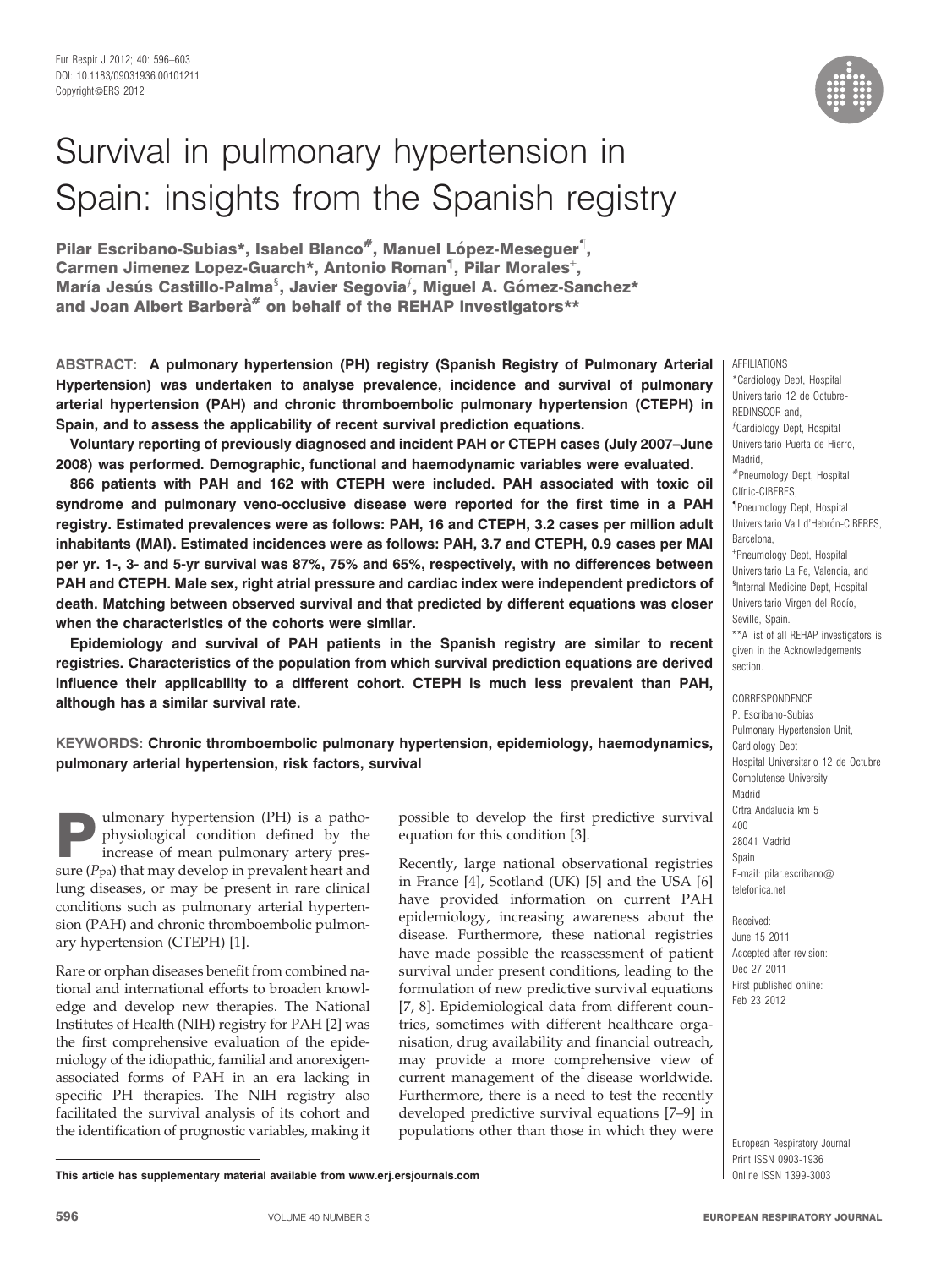formulated in order to validate their general applicability and, hence, their clinical usefulness.

Moreover, epidemiological information on CTEPH is scarce [10]. A multinational registry on CTEPH reported recently provides information on clinical characteristics of the disease, but not on its epidemiology [11].

In order to analyse the prevalence, incidence, survival and clinical management of both PAH and CTEPH in Spain, the Spanish Registry of Pulmonary Arterial Hypertension (REHAP) was established in 2007. In the present study we report the estimated prevalence and incidence, as well as the survival, of adult patients diagnosed with PAH and CTEPH. In addition, we have used this cohort to test whether or not the recently formulated equations are accurate predictors of survival in our population.

# **METHODS**

The REHAP registry is a voluntary, nonpaid registry that was launched in January 2007. All patients evaluated in 31 hospitals in Spain between January 1, 1998 and June 30, 2008 were included in the registry. Centres reporting patients to the registry covered 15 of the 17 administrative regions of Spain.

Patients diagnosed in the period 1998–2006 were entered retrospectively, and prospectively thereafter. Data were collected by means of electronic data capture (eDC), starting at the initial baseline assessment reported in the medical records. Once the enrolment criteria were satisfied, no tests or study visits were required. Potential data inconsistencies were primarily identified by the eDC system at the point of entry. The protocol was reviewed and approved by the institutional review board of Hospital de Cruces, Bilbao, Spain.

Patients with newly or previously diagnosed PH were eligible for enrolment if they met the modified definition of PAH and CTEPH [12] and pre-specified haemodynamic criteria by right heart catheterisation (RHC). Diagnosis of PH type and specific PAH subtype was assigned by the investigator reporting the case to the registry. Patients were ineligible if they were aged  $<$ 14 yrs. Patients were classified as newly diagnosed PH (incident) if the diagnostic RHC took place between July 1, 2007 and June 30, 2008.

To be eligible, RHC must have been performed before the study entry (mean  $P_{pa} \ge 25$  mmHg at rest, pulmonary capillary wedge pressure or left ventricular end-diastolic pressure  $\leq 15$  mmHg and pulmonary vascular resistance (PVR)  $\geq 3$  Wood units). However, patients with Eisenmenger's syndrome could be diagnosed only by echocardiography. Exclusion criteria were: evidence of left heart disease or respiratory disease (forced vital capacity or forced expiratory volume in  $1 \text{ s} \le 60\%$  predicted).

Acute vasodilator challenge was performed during RHC with inhaled nitric oxide, adenosine or intravenous prostacyclin, following local standard procedures. The definition of acute vasodilator response has changed over time. Accordingly, in previously diagnosed patients, the definition established by the attending physician was considered, whereas in incident cases, the Venice criteria [13] were adopted.

Survival prediction equations from the NIH [3], the Pulmonary Hypertension Connection (PHC) [14], the French Registry [8] and the Registry to Evaluate Early and Long-Term Pulmonary Arterial Hypertension Disease Management (REVEAL) [7] were used to estimate survival in the idiopathic PAH (IPAH) and hereditary PAH subgroups.

# Statistical analysis

Continuous variables were expressed as mean $+$ SD and compared using paired t-tests. One-way ANOVA and Bonferroni's multiple comparison test were used to identify differences among patient groups. Categorical variables were expressed as n (%) and compared using the Chi-squared test or Fisher's exact test, as appropriate.

Incidence and prevalence were calculated as the ratio of newly diagnosed patients (July 1, 2007–June 30, 2008) or the total number of patients, respectively, and the total Spanish adult population ( $\geq$ 14 yrs of age), according to the 2008 official population registered in Spain.

Survival analysis was performed using the Kaplan–Meier survival analysis, with the date of entry into the study defined as the date of the first diagnostic RHC or the first visit to the PH clinic for those patients that did not undergo any initial RHC. All-cause mortality was defined as the end-point and the log-rank test was used for comparison between groups. For survival analysis, the cohort was divided into patients diagnosed before and after July 2007, considering the latter group the incident cases.

Univariate Cox's proportional hazards analysis was used to assess the relationship between PAH and outcome. Co-linearity between variables was examined. Significant variables on the univariate analysis ( $p<0.1$ ), along with those variables previously reported to be related with mortality, were included in a forward stepwise multivariate Cox's proportional hazards model in order to identify independent predictors of mortality in the overall PAH population and specifically in the IPAH group.

The NIH, PHC, French registry and REVEAL equations were applied to estimate survival in the REHAP PAH group in order to assess whether or not these recently formulated equations were accurate predictors of survival in our population.

All p-values were two-sided and a p-value  $<$  0.05 was considered to be statistically significant. All statistics were performed using SPSS version 17 (SPSS Inc., Chicago, IL, USA).

# RESULTS

# Study population

Initially 1,162 patients were enrolled. However, 134 patients were removed because they did not meet all the inclusion criteria, yielding a final total of 1,028 patients. It should be noted that 61% of the patients included in the registry were reported by three centres. Clinical and haemodynamic data at the time of diagnosis are shown in table 1.

In incident cases, the delay between the onset of symptoms and diagnosis was 2.2 yrs, whereas in previously diagnosed cases it was 3.7 yrs. Most of the patients had severe symptoms at the time of diagnosis, with 69% of them in World Health Organization (WHO) functional class (FC) III or IV in the PAH group and 77% in the CTEPH group. Only 30% of patients with CTEPH underwent pulmonary endarterectomy (PEA).

P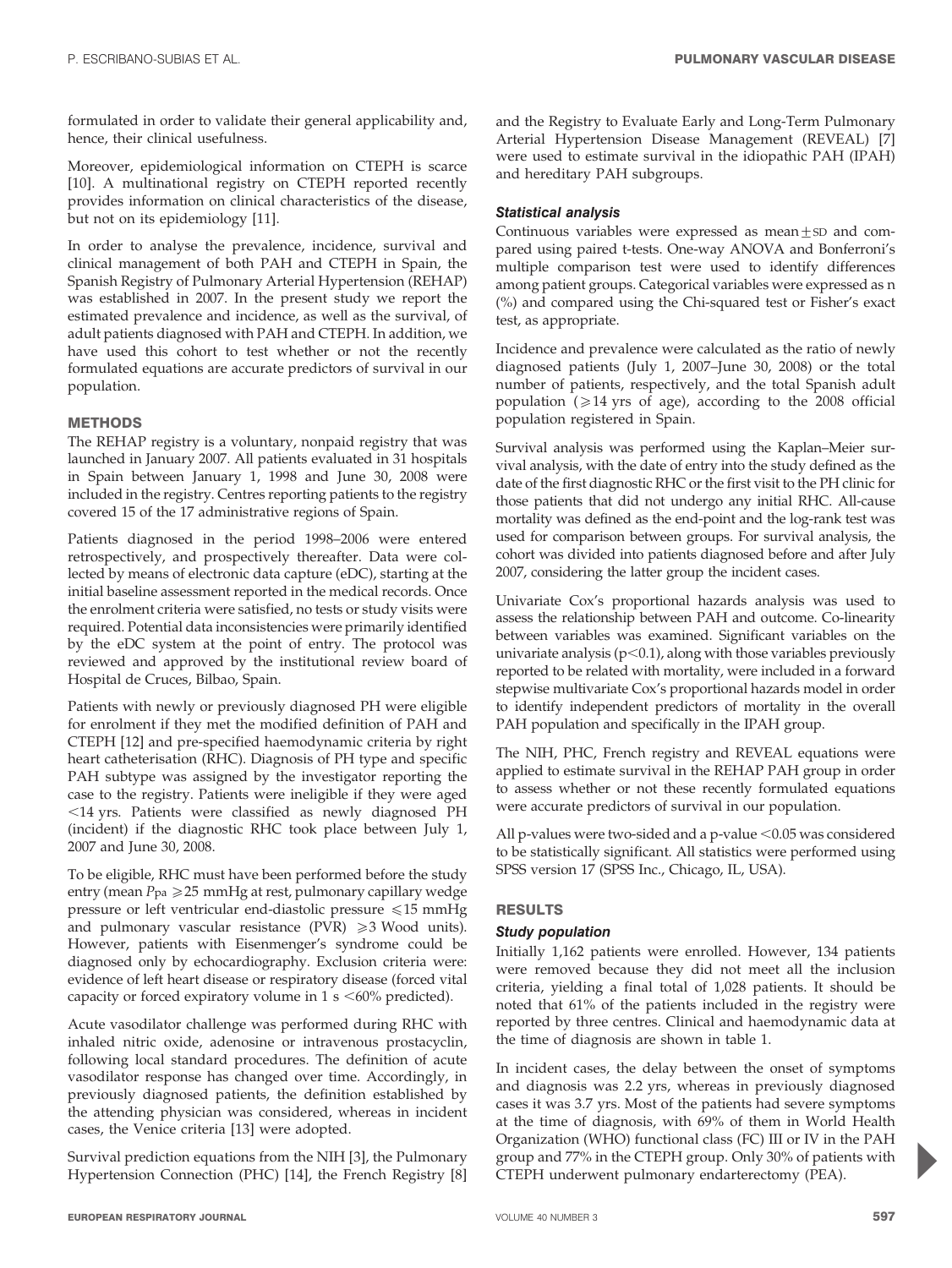TABLE 1 Clinical and haemodynamic data at the time of diagnosis of pulmonary hypertension in pulmonary arterial hypertension (PAH) and chronic thromboembolic pulmonary hypertension (CTEPH)

|                                                                            | <b>PAH</b>              | <b>CTEPH</b>              |
|----------------------------------------------------------------------------|-------------------------|---------------------------|
| Subjects n<br>Age yrs                                                      | 866<br>$45 + 17$        | 162<br>$61 + 15*$         |
| Males %                                                                    | 29                      | $40*$                     |
| Time from symptoms to diagnosis yrs<br>WHO FC %                            | $3.5 + 6.1$             | $2.7 + 4.3*$              |
| $I - II$                                                                   | 31                      | 23                        |
| III                                                                        | 58                      | 68                        |
| IV<br>Mean P <sub>pa</sub> mmHg                                            | 11<br>$54 + 16$         | 9<br>$47 + 13*$           |
| Cardiac index $L \text{ min}^{-1} \text{ m}^{-2}$<br><b>PVR Wood units</b> | $2.6 + 0.9$<br>$12 + 6$ | $2.3 + 0.5*$<br>$10 + 5*$ |
| Pra mmHg<br>6MWD <sub>m</sub>                                              | $9 + 5$<br>$363 + 120$  | $8 + 6$<br>$317 + 112*$   |

Data are presented as mean $\pm$ sp, unless otherwise stated. WHO: World Health Organization; FC: functional class; Ppa: pulmonary artery pressure; PVR: pulmonary vascular resistance; Pra: right atrial pressure; 6MWD: 6-min walk distance.  $*$ :  $p$ <0.05 compared with PAH.

The mean 6-min walk distance and haemodynamic data were related to FC in both the PAH and CTEPH groups (table 2).

Acute vasodilator testing was carried out on 643 patients with PAH (75%) and 91 with CTEPH (52%). A positive response was observed in 12% of patients from the PAH incident group, whereas in previously diagnosed PAH it was reported to be positive in 21%.

## Subgroups of PAH

The distribution and characteristics of patients across the various types of PAH are shown in table 3. Among patients with PAH associated with connective tissue diseases (CTDs), systemic sclerosis (61%) was the most common diagnosis.

In PAH associated with congenital heart disease (CHD) (167 patients), simple type defects were the most frequent forms (69%). It is noteworthy that 30% of patients had PAH after corrective cardiac surgery.

24 (2.3%) patients displayed two coexisting conditions known to be associated with PAH: HIV infection and portal hypertension were the most common coexisting conditions  $(n=8)$ .

The clinical and haemodynamic data at diagnosis for each PAH subgroup and CTEPH are displayed in table 3.

## Incident versus previously diagnosed cases of PH

Between July 1, 2007 and June 30, 2008, 167 (16.2%) patients were newly diagnosed (incident cases), whereas the remaining had been diagnosed before the establishment of the registry.

In previously diagnosed cases, we differentiated between those patients who were alive on July 1, 2007 (prevalent cases) and those who died before that date. The clinical and haemodynamic data at diagnosis for incident and previously diagnosed cases of PH are summarised in table S1. Incident cases were slightly older with a lower Ppa.

# Prevalence and incidence

The overall estimated prevalence of PH in Spain is 19.2 cases per million adult inhabitants (MAI), based on the 715 cases that were alive between July 1, 2007 and June 30, 2008. The estimated prevalence of PAH was 16 cases per MAI, while the prevalence of CTEPH was 3.2 cases per MAI. Among patients with PAH, the estimated prevalence of IPAH, CHD, CTD and PAH associated with toxic oil syndrome (TOS) were 5.6, 3, 2.5 and 0.5 cases per MAI, respectively.

In this period, the low estimated incidence of PH was 4.6 cases per MAI per year (PAH 3.7 and CTEPH 0.9 cases per MAI per year). As regards the PAH group, the low estimated incidence of IPAH was 1.2 cases per MAI per year.

# **Survival**

Over a mean follow-up of  $3.7 \pm 4.2$  yrs, 331 (32%) patients died, while 101 (9.8%) were lost to follow-up. For survival analysis, the latter were censored at the time of their last visit or observation.

The 1-, 3- and 5-yr survival rates in the different PH groups are shown in table 4. Kaplan–Meier survival curves according to different aetiologies are shown in figure 1.

In the subgroup of patients with idiopathic, anorexigen-induced or heritable PAH ( $n=314$ ), those who showed a positive response  $(n=70)$  in the acute vasodilator test were excluded from the survival analysis, to prevent potential bias. Figure 2a

| <b>TABLE 2</b>        | 6-min walk distance (6MWD) and pulmonary haemodynamics in pulmonary arterial hypertension (PAH) and chronic<br>thromboembolic pulmonary hypertension (CTEPH) according to functional class (FC) |                    |             |                      |             |              |             |                      |
|-----------------------|-------------------------------------------------------------------------------------------------------------------------------------------------------------------------------------------------|--------------------|-------------|----------------------|-------------|--------------|-------------|----------------------|
|                       |                                                                                                                                                                                                 | $PAH$ <sup>#</sup> |             | <b>ANOVA p-value</b> |             | <b>CTEPH</b> |             | <b>ANOVA p-value</b> |
| WHO FC                | $\left  - \right $                                                                                                                                                                              | $\mathbf{III}$     | IV          |                      |             | III          | IV          |                      |
| 6MWD m                | $442 + 97$                                                                                                                                                                                      | $343 + 111*$       | $255 + 98*$ | < 0.001              | $379 + 111$ | $309 + 10*$  | $210 + 82*$ | < 0.001              |
| <b>PVR Wood units</b> | $9 + 5$                                                                                                                                                                                         | $13 + 6*$          | $13 + 7*$   | < 0.001              | $9 + 5$     | $10 + 5$     | $12 + 6$    | 0.083                |
| Pra mmHq              | $8 + 5$                                                                                                                                                                                         | $9 + 5$            | $11 + 6*$   | 0.004                | $7 + 5$     | $8 + 5$      | $13 + 7*$   | 0.001                |

Data are presented as mean ±sp, unless otherwise stated. WHO: World Health Organization; PVR: pulmonary vascular resistance; Pra: right atrial pressure. #: n=866;  $\mathbb{I}$ : n=162. \*: p<0.05 for differences between FC I–II versus FC III and FC IV groups for both aetiologies.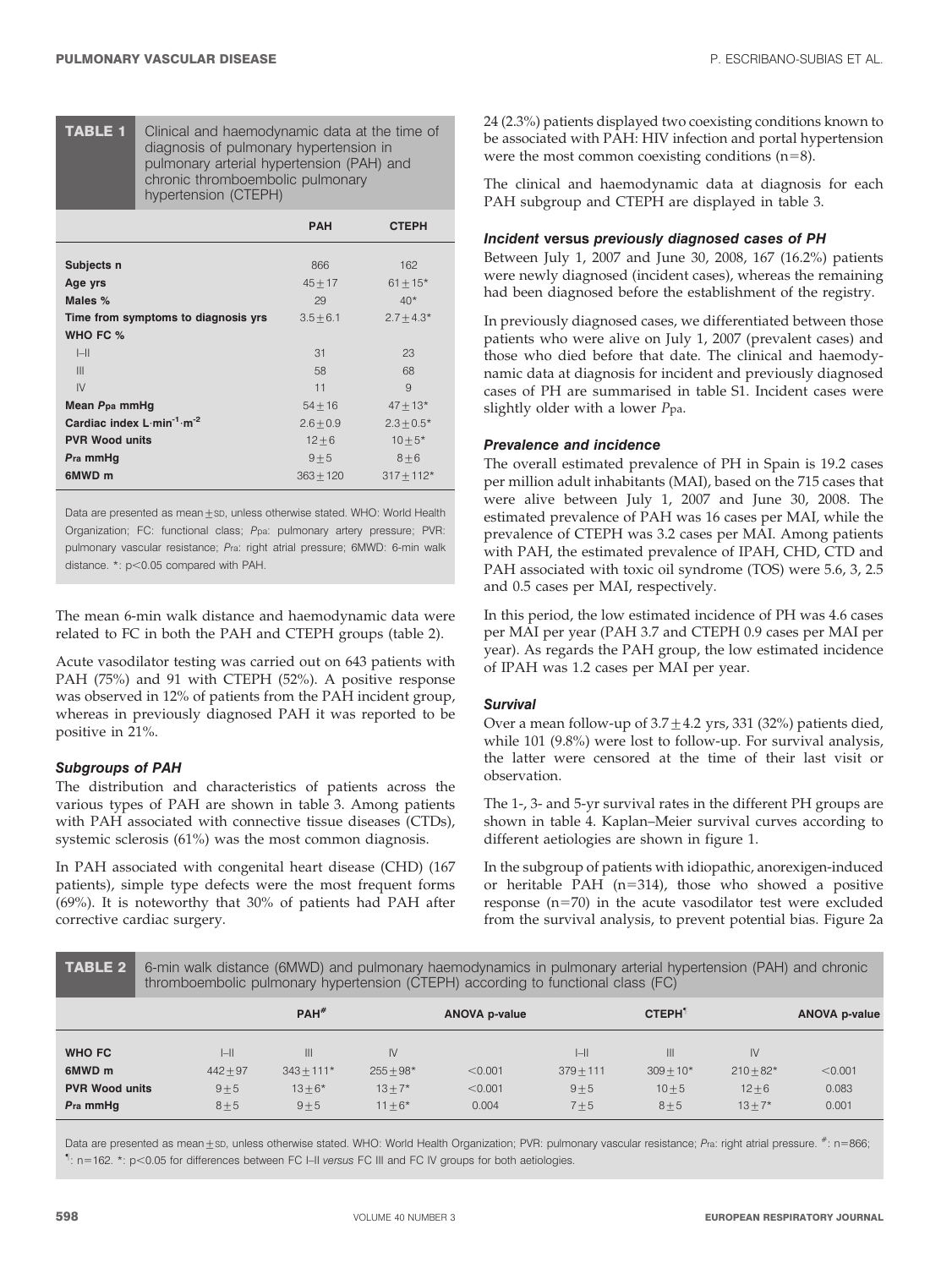TABLE 3 Clinical and haemodynamic data at the time of diagnosis in pulmonary arterial hypertension (PAH) subtypes and chronic thromboembolic pulmonary hypertension (CTEPH)

|                                               | <b>PAH</b>  |               |                |             |                |               | <b>CTEPH</b>  | <b>ANOVA</b>   |         |
|-----------------------------------------------|-------------|---------------|----------------|-------------|----------------|---------------|---------------|----------------|---------|
|                                               | <b>IPAH</b> | <b>CTD</b>    | <b>CHD</b>     | <b>HIV</b>  | <b>PoPH</b>    | <b>TOS</b>    | <b>PVOD</b>   |                | p-value |
| Subjects n (%)                                | 314 (30)    | 157(15)       | 167 (16)       | 54(5)       | 61(6)          | 33(3.2)       | 15(1.5)       | 162 (16)       |         |
| Age yrs                                       | $46 + 18$   | $54 \pm 15$ * | $36 + 17*$     | $39 + 5*$   | $52 + 10*$     | $39 + 13*$    | $51 + 15$     | $61 + 15*$     | < 0.001 |
| Males %                                       | 27          | $10*$         | 27             | $42*$       | 49             | 31            | 22            | $40*$          | < 0.001 |
| 6MWD m                                        | $382 + 117$ | $309 + 115*$  | $365 + 101$    | $416 + 126$ | $396 + 109$    | $372 + 139$   | $314 + 127$   | $317 + 112*$   | < 0.001 |
| WHO FC %                                      |             |               |                |             |                |               |               |                |         |
| $  -  $                                       | 29          | 21            | 38             | 40          | 53             | 13            | 22            | 23             | < 0.001 |
| $\begin{array}{c} \hline \end{array}$         | 59          | 64            | 54             | 40          | 46             | 72            | 44            | 68             |         |
| $\mathsf{IV}$                                 | 11          | 15            | 8              | 19          | $\overline{c}$ | 16            | 33            | $\overline{9}$ |         |
| Haemodynamics                                 |             |               |                |             |                |               |               |                |         |
| Mean Ppa mmHg                                 | $55 + 15$   | $47 + 13*$    | $68 \pm 19*$   | $52 + 11$   | $49 + 13*$     | $67 + 17*$    | $55 + 11$     | $47 + 13*$     | < 0.001 |
| $P$ ra mm $H$ g                               | $8 + 5$     | $9 + 6*$      | $9 + 6$        | $8 + 6$     | $8 + 5$        | $8 + 5$       | $9 + 4$       | $8 + 5$        | 0.577   |
| Cardiac index $L \cdot min^{-1} \cdot m^{-2}$ | $2.4 + 0.7$ | $2.6 \pm 0.9$ | $3.0 \pm 0.9*$ | $2.4 + 0.6$ | $3.2 + 0.9*$   | $2.2 \pm 0.5$ | $2.2 \pm 0.5$ | $2.3 \pm 0.5$  | < 0.001 |
| PVR Wood units                                | $12 + 6$    | $11 \pm 6*$   | $13 + 7$       | $12 \pm 6$  | $7 + 3*$       | $17 + 8*$     | $13\pm 6$     | $10 + 5*$      | < 0.001 |
| $Sv, O2$ %                                    | $62 \pm 9$  | $59 + 11$     | $66 + 10*$     | $60 + 10$   | $69 + 7*$      | $59\pm8$      | $57 + 17$     | $61 \pm 10$    | < 0.001 |

Data are presented as mean ±sp, unless otherwise stated. IPAH: idiopathic PAH; CTD: connective tissue disease; CHD: congenital heart disease; PoPH: portopulmonary hypertension; TOS: toxic oil syndrome; PVOD: veno-occlusive disease; 6MWD: 6-min walk distance; WHO: World Health Organization; FC: functional class; Ppa: pulmonary artery pressure; Pra: right atrial pressure; PVR: pulmonary vascular resistance; Sv,O<sub>2</sub>: mixed-venous oxygen saturation. \*: p<0.05 compared with IPAH.

shows predicted survival using the NIH and the PHC Registry equations in the IPAH nonresponders population.

In order to test the applicability of the French registry equation to estimate survival in our cohort, we restricted the analysis to patients with IPAH diagnosed up to 48 months before June 30, 2008 (45 incident and 104 diagnosed in the 36 months previous). Figure 2b shows both the observed and the estimated survival curves. Survival predicted by the equation derived from the French registry slightly infra-estimated the actual survival of the REHAP cohort the first 2 yrs ( $p=0.019$ ).

Furthermore, we also considered the applicability of the REVEAL equation to estimate the 1-yr survival. In order to achieve comparable populations, we excluded from the analysis those patients with TOS  $(n=33)$ , pulmonary veno-occlusive

| <b>TABLE 4</b>                    | Survival rates in the Spanish Registry of<br>Pulmonary Arterial Hypertension (REHAP)<br>registry |            |      |       |       |  |
|-----------------------------------|--------------------------------------------------------------------------------------------------|------------|------|-------|-------|--|
|                                   |                                                                                                  | Subjects n | 1 yr | 3 yrs | 5 yrs |  |
| <b>All patients</b><br>87<br>1028 |                                                                                                  |            |      |       | 65    |  |
|                                   | Diagnosed before July 2007<br>87<br>75<br>65<br>861                                              |            |      |       |       |  |
| Diagnosed after July 2007         |                                                                                                  | 167        | 88   | 74    |       |  |
| <b>CTEPH</b>                      |                                                                                                  | 162        | 93   | 75    | 65    |  |
| <b>IPAH</b>                       |                                                                                                  | 314        | 89   | 77    | 68    |  |

Data are presented as %, unless otherwise stated. CTEPH: chronic thromboembolic pulmonary hypertension; IPAH: idiopathic pulmonary arterial hypertension.

disease (PVOD)  $(n=15)$ , and also patients with fewer than seven factors contained in the REVEAL formula  $(n=108)$ , which is the minimum necessary to maintain the reliability of the results. The 1-yr survival in the 713 remaining patients with PAH estimated by the REVEAL equation was 92%, whereas the observed



FIGURE 1. Kaplan–Meier estimates of 5-yr survival from time of diagnosis in different pulmonary hypertension subtypes. IPAH: idiopathic pulmonary arterial hypertension; CTD: connective tissue disease; CTEPH: chronic thromboembolic pulmonary hypertension; PoPH: portopulmonary hypertension; PVOD: pulmonary veno-occlusive disease. The p-value for the overall comparison is  $<$  0.001 #: compared with IPAH.

P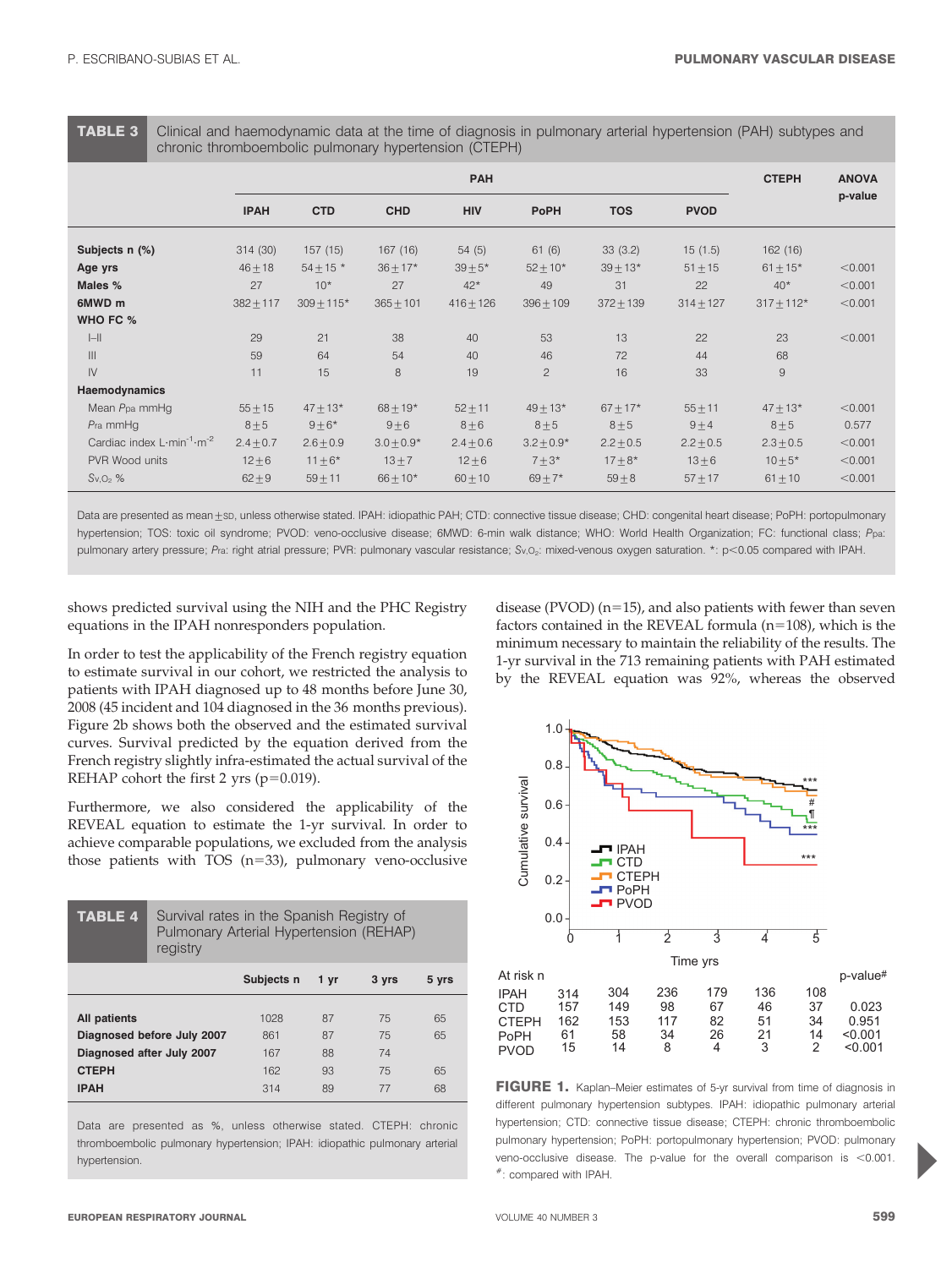

FIGURE 2. a) Observed and estimated survival (National Institutes of Health (NIH) and Pulmonary Hypertension Connection (PHC) equations) of idiopathic pulmonary arterial hypertension (IPAH) nonresponders in the Spanish Registry of Pulmonary Arterial Hypertension (REHAP) registry. b) Observed and estimated survival (French equations) of IPAH cases diagnosed <48 months before June 30, 2008 in the REHAP registry.

survival (number at risk 686) was significantly lower (88%, 95% CI 85-91%;  $p=0.001$ ). However, when the REVEAL risk equation was applied exclusively in the incident group predicted survival was 93%, whereas observed 1-yr survival (number at risk=118) was only slightly lower, without significant difference (88%, 95% CI 82-94%; p=0.157).

In the univariate analysis, age, male sex, WHO FC III–IV, pericardial effusion, reduced exercise capacity, increased right atrial pressure (Pra), PVR, heart rate, reduced % predicted carbon monoxide diffusing capacity, cardiac index and cardiac output were all associated with an increased risk of death. However, time since diagnosis and blood pressure were not associated with an increased risk. Among subtypes of PAH, PAH associated with CTD, portal hypertension and PVOD were all associated with an increased risk of death. In contrast, PAH associated with CHD was associated with a lesser risk of death when compared with IPAH (table S2).

In the multivariate analysis (table 5), only male sex, WHO FC, Pra and cardiac index remained independent predictors of death in PAH. With regard to PAH subtypes, PAH associated with CTD, portal hypertension or PVOD also remained as independent predictors of death.

#### **DISCUSSION**

The REHAP registry is one of the largest registries of patients with PAH reported to date and also provides novel epidemiological information on CTEPH. It is the first registry including PVOD and offers information on PAH associated with the epidemic caused by the ingestion of denatured rapeseed oil that took place in Spain in 1981. It has also provided the opportunity to examine the performance of recently reported survival prediction equations in an independent population.

The design of the registry, which included referral centres and community hospitals in Spain over a prolonged period of time (1998–2008), closely reflects the general practice over these 10 yrs.

#### Epidemiology of PH in Spain

The observed incidence and prevalence of IPAH in REHAP are similar to those observed in the French registry [4] and clearly lower than those described in the Scottish registry [5]. Methodological differences in the criteria used to include cases may account for these differences. Presumably, both the French and the current registry may underestimate these figures in their respective countries.

The incidence and prevalence of PAH associated with other conditions varies enormously between registries, mainly due to registry design and PAH subtypes that are included, particularly with respect to the number of cases of PAH associated with CHD. In the majority of registries published to date, the number of patients with CHD is relatively low, probably reflecting a lack of interaction between physicians caring for patients with CHD and PH units. In the recently published Belgian registry on CHD [15], the estimated prevalence of Eisenmenger's syndrome was 11 cases per MAI, clearly higher than the prevalence observed in the REHAP (2.9 cases per MAI), even after taking into account the fact that patients with PAH after corrective surgery were not included in the Belgian registry.

#### Pulmonary veno-occlusive disease

The true incidence and prevalence of PVOD is unknown and probably underestimated, because many cases might be misclassified as IPAH. There is no information about the epidemiology of PVOD in any PH registry. Prevalence in the current registry was 0.16 cases per MAI, representing 1.5% of all PH subtypes. Patients with PVOD had more severe hypoxaemia, lower carbon monoxide diffusion capacity, absence of vasodilator response and the worst survival compared with patients with IPAH, which is in line with previous reports [16].

#### PH associated with TOS

PH associated with TOS is a particular subtype of PAH related to an epidemic produced by the ingestion of rapeseed oil that had been denatured for industrial use, which took place in Spain in May, 1981 and affected >20,000 people. PH developed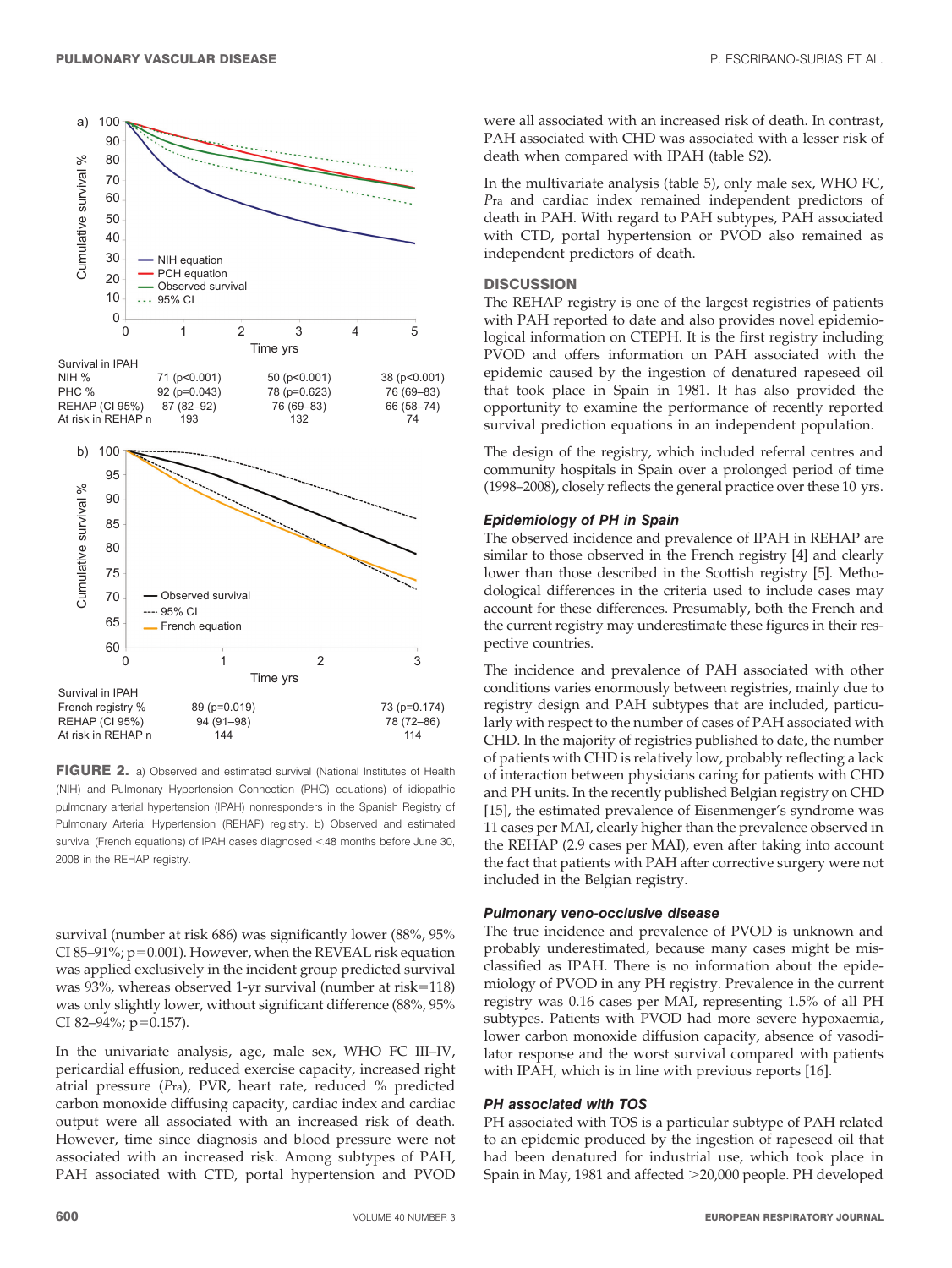#### TABLE 5 Multivariate predictors of death in Cox's proportional hazards analysis

|                                                                      | All patients                                |                  | <b>Patients with IPAH</b>                  |                |  |  |
|----------------------------------------------------------------------|---------------------------------------------|------------------|--------------------------------------------|----------------|--|--|
|                                                                      | HR (95% CI)                                 | p-value          | HR (95% CI)                                | p-value        |  |  |
| Male sex                                                             | $1.38(1.03 - 1.83)$                         | 0.03             | $2.25(1.31-3.72)$                          | 0.002          |  |  |
| <b>WHO FC III-IV</b><br>Pra 5 mmHg                                   | $1.32(0.95 - 1.84)$<br>$1.30(1.15 - 1.47)$  | 0.134<br>< 0.001 | $2.39(1.64 - 4.92)$<br>$1.46(1.11 - 1.91)$ | 0.018<br>0.007 |  |  |
| Cardiac index 1 L min <sup>-1</sup> m <sup>-2</sup><br>Subtype of PH | $0.61$ $(0.51 - 0.75)$                      | < 0.001<br>0.010 | $0.68$ $(0.44 - 1.05)$                     | 0.079          |  |  |
| <b>IPAH</b><br><b>CTD</b>                                            | Reference<br>$1.78(0.19 - 2.64)$            | 0.005            |                                            |                |  |  |
| <b>CHD</b><br><b>CTEPH</b>                                           | $0.86(0.51 - 1.46)$<br>$1.08(0.71 - 1.66)$  | 0.583<br>0.720   |                                            |                |  |  |
| <b>HIV</b><br>PoPH                                                   | $1.05(0.57 - 1.94)$<br>$3.70(2.28 - 6.03)$  | 0.883<br>< 0.001 |                                            |                |  |  |
| <b>TOS</b><br><b>PVOD</b>                                            | $0.69$ $(0.37-1.28)$<br>$3.11(1.25 - 7.74)$ | 0.238<br>0.015   |                                            |                |  |  |
| $\geqslant$ 2 aetiologies<br><b>Others</b>                           | $1.21(0.44 - 2.80)$<br>$1.49(0.79 - 2.81)$  | 0.710<br>0.213   |                                            |                |  |  |

IPAH: idiopathic pulmonary arterial hypertension; HR: hazard ratio; WHO: World Health Organization; FC: functional class; Pra: right atrial pressure; PH: pulmonary hypertension; CTD: connective tissue disease; CHD: congenital heart disease; CTEPH: chronic thromboembolic pulmonary hypertension; PoPH: portopulmonary hypertension; TOS: toxic oil syndrome; PVOD: pulmonary veno-occlusive disease.

in  $\sim$ 20% of the patients, although in most of them it regressed spontaneously. Nevertheless, in a small number of patients (0.2%) it progressed to a malignant course, leading rapidly to death in the following years. A small group of patients  $(n=33)$ not initially diagnosed with severe PAH developed the disease after a latency period of 15–20 yrs. They all share common characteristics: all of them belong to the registered TOS population group (official Spanish census), approximately half of them had mild PAH in the acute phase of the disease and, in general, they had a good quality of life until the diagnosis of severe PAH (some females had successful full-term pregnancies during this period). The last diagnosis of a patient with TOS-associated PAH was in 2007 (26 yrs after the epidemic). In contrast with other registries [4, 6], PAH induced by anorexigen use appears to be extremely rare in Spain.

## **CTEPH**

Information about the incidence and prevalence of CTEPH is sparse and we have only an indirect estimate carried out by CONDLIFFE et al. [10], where the estimated incidence was 1.75 cases per MAI. In the REHAP registry, the incidence was 0.9 cases per MAI per year (clearly lower than the UK results), and the prevalence was 3.2 cases per MAI, which is the only reported figure to date.

# Factors affecting survival

All recent registries [4–6, 14] and the current registry show that PAH is still detected late in the course of the disease.

In our registry, among patients with PAH, male sex, lower cardiac index and higher Pra were independent predictors of death. Regarding the aetiology of PH, three subtypes remain as independent predictors of outcome: portopulmonary hypertension,

PVOD and CTD. The importance of the haemodynamic values has been previously published [17, 18]. However, the more negative prognosis associated with male sex, a finding that has also been reported in the REVEAL [7] and French registries [8], does not have any clear explanation.

In our cohort, portopulmonary hypertension was found to be an independent predictor of death, as it has also been reported in the REVEAL registry [7]. In contrast, no difference in mortality between IPAH and porto-pulmonary hypertension was observed in the French registry [19]. One potential explanation for such difference might be related to the severity of underlying hepatic disease, which unfortunately is not reported in PAH registries.

CTD was also found to be an independent risk factor for mortality, in agreement with all previous registries [7, 14, 19, 20].

# Survival prediction

In our cohort of patients with IPAH, observed survival was 89% and 77% at 1 and 3 yrs, respectively. These findings are similar to those observed in the recent USA PHC registry [9] and are better than those reported  $>20$  yrs ago in the NIH registry [2]. Likewise, the 3-yr survival rate of IPAH nonresponders to the vasodilator test in the REHAP registry matches perfectly with the predicted survival using the PHC equation [9]. Although some degree of improvement in survival compared with historical cohorts can be expected due to advances in general patient care and improved living circumstances, the magnitude seen here suggests an effect derived from specific PH therapy.

The overall survival of patients with PAH in REHAP was similar to that of the PHC, REVEAL and French registries (table S3).

P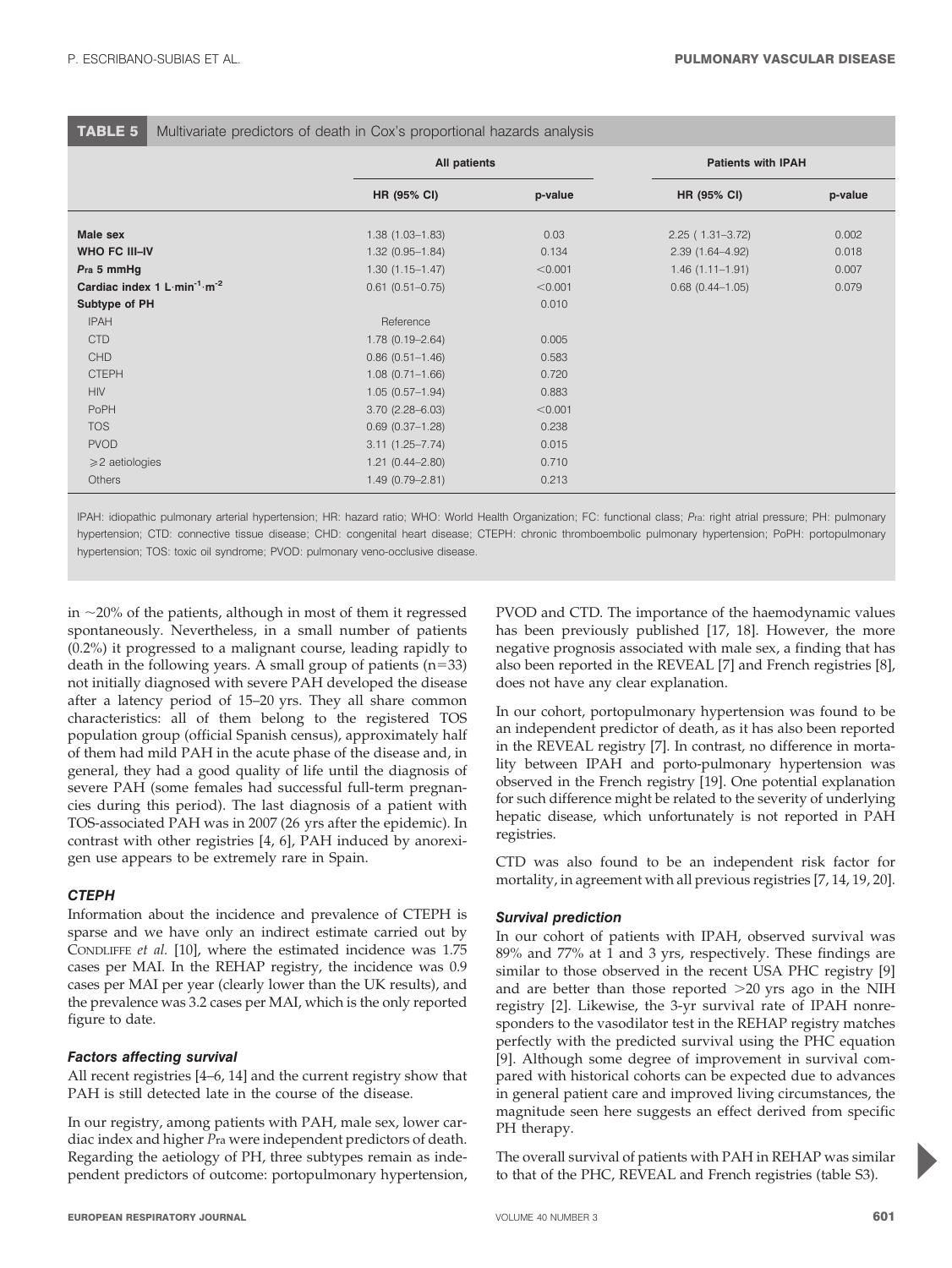However, differences in registry design might influence the potential applicability of a given survival prediction equation to populations different from those where the equation was derived. The REHAP registry included 1,028 consecutive patients diagnosed in Spain over one decade (1998–2008). As mentioned, observed survival in this cohort fits quite well with that predicted from the PHC registry equation [9], which also covers a broad time span (1991–2007). In contrast, survival in the REHAP registry, restricted to patients with IPAH diagnosed ,48 months before June 30, 2008, was slightly better in the first 2 yrs than that predicted using the French registry equation [8]. Presumably, this could be explained because patients in the REHAP were diagnosed between 2004 and 2008, and had less severe disease at diagnosis than patients in the French registry, who were diagnosed between 1999 and 2003 [19]. Such differences in the time of diagnosis could be important in PAH, where the therapeutic approach has been refined in the past 5 yrs, as PH units have gained more experience. Currently, treatment is started at a less severe disease stage and therapeutic goals are more ambitious [21]. All these factors could explain the observed differences in survival.

Regarding the equation derived from the REVEAL registry [7], the 1-yr survival observed in the REHAP registry for all PAH cases was significantly lower than that predicted by this equation. This fact may be related to differences in population selection: whereas the REVEAL registry included 85% of prevalent cases, in the REHAP registry sequentially diagnosed patients were enrolled, including both alive (prevalent) and deceased patients, over a long period of time. Moreover, the REHAP registry extends back to 1998, whereas the REVEAL registry only extends back to 2003. This is important because prior to 2003 the only treatments that were available were epoprostenil and treprostinil. Presumably, these differences could explain the observed differences when the whole REHAP cohort is considered, whereas 1-yr survival of incident cases in the REHAP registry fits quite well with that predicted by the REVEAL equation. All in all, these observations suggest a beneficial impact on PAH survival of contemporary therapeutic strategy.

## Survival in CTEPH

Until recently it was thought that CTEPH had a better prognosis than IPAH, partly due to the fact that it is the only potentially curable form of PH. The overlap in the survival curves of CTEPH and IPAH observed in our study was unanticipated. Survival of the CTEPH cohort, of which only 30% underwent PEA, was similar to that reported in the Swiss registry [22] (10% PEA) and only slightly lower than that experienced in the UK (50% PEA) [10]. However, the 5-yr survival after PEA of patients who survived up to 3 months after surgery was 90%, with a remarkable improvement in functional capacity and haemodynamic profile, which was markedly better than that of nonsurgical patients [23–25]. Thus, continued efforts to consider PEA in CTEPH treatment are needed.

Several limitations should be considered when interpreting data from our study. This is an observational and voluntary registry with a large number of patients entered retrospectively; this can lead to missing or inconclusive data for analysis. However, these limitations could be minimised, as two-thirds of the patients included in REHAP had been prospectively collected in

local databases, which were included in the registry database. In addition, although all PH centres included patients in the registry, we cannot rule out that patients with PH treated in small hospitals were not reported to the registry, which works on a voluntary basis. However, since all PH centres were included, the REHAP population is representative of the whole Spanish PAH population. Furthermore, it should be also taken into consideration that these problems are unavoidable when doing a multicentre national registry.

The Spanish PH registry covers a long period of time, almost a decade. The management of the disease has changed considerably over the course of these years. Initially, the time between the onset of symptoms and diagnosis was  $>$ 3 yrs. Accordingly, some of the most aggressive cases may have died before being diagnosed, and therefore before being included in the registry. This may have led to an underestimate of mortality.

In summary, the present study shows striking similarities in PAH epidemiology, as well as in evolution and survival, between patients in Spain and those reported in recent European and American registries. Results of the REHAP registry confirm significant survival improvement with current treatment strategies and provide evidence on the applicability of recently reported survival prediction equations to different populations, although differences intrinsic to registry design should be taken into account. Overall, our results support the validity of multicentre international clinical trials and indicate that, despite differences in health systems and populations, the evolution of the disease is quite homogeneous when access to advanced specific therapies is guaranteed.

## SUPPORT STATEMENT

The REHAP registry is sponsored by an unrestricted educational grant from Bayer Schering Pharma.

#### STATEMENT OF INTEREST

Statements of interest for J. Segovia and M.A. Gómez-Sanchez, and for the study itself can be found at www.erj.ersjournals.com/site/misc/ statements.xhtml

#### ACKNOWLEDGEMENTS

We thank the Registry Coordinating Centre, S&H Medical Science Service (Madrid, Spain), for their quality control, logistic and administrative support, and S. Ortiz (Universidad Autónoma de Madrid, Madrid, Spain) and Statistical Advisor for S&H Medical Science Service, for the statistical analysis.

Members of the Registro Español de Hipertensión Arterial Pulmonar (REHAP) Group are as follows: S. Alcolea, Hospital Universitario La Paz, Madrid; L. Alonso-Pulpón, Hospital Universitario Puerta de Hierro, Madrid; C. Álvarez, Hospital Universitario Central de Asturias, Oviedo; J.A. Barberà and I Blanco, Hospital Clínic, Barcelona; E. Bollo, Hospital de León, León; M.J. Castillo-Palma, Hospital Universitario Virgen del Rocío, Seville; D. Crémer, Hospital Son Llátzer, Palma de Mallorca, Spain; J.L. de la Cruz, Hospital Regional Universitario Carlos Haya, Málaga; R. del Pozo, Hospital Clínic, Barcelona; E. Díaz, Hospital Universitario de Guadalajara, Guadalajara; C. Disdier, Hospital de San Pedro de Alcántara, Cáceres; J.A. Domingo, Hospital Universitario Miguel Servet, Zaragoza; L. Dos, Hospital Vall dHebrón, Barcelona; V. Egurbide, Hospital de Cruces, Bilbao; P. Escribano-Subias, Hospital Universitario 12 de Octubre, Madrid; J. Gaudo, Hospital Universitario Ramón y Cajal, Madrid; F.J. García, Hospital Universitario Virgen del Rocío, Seville; S. García, Hospital de León, León; M. Gómez, Hospital Universitario Puerta de Hierro, Madrid; F.J. Guerra, Hospital